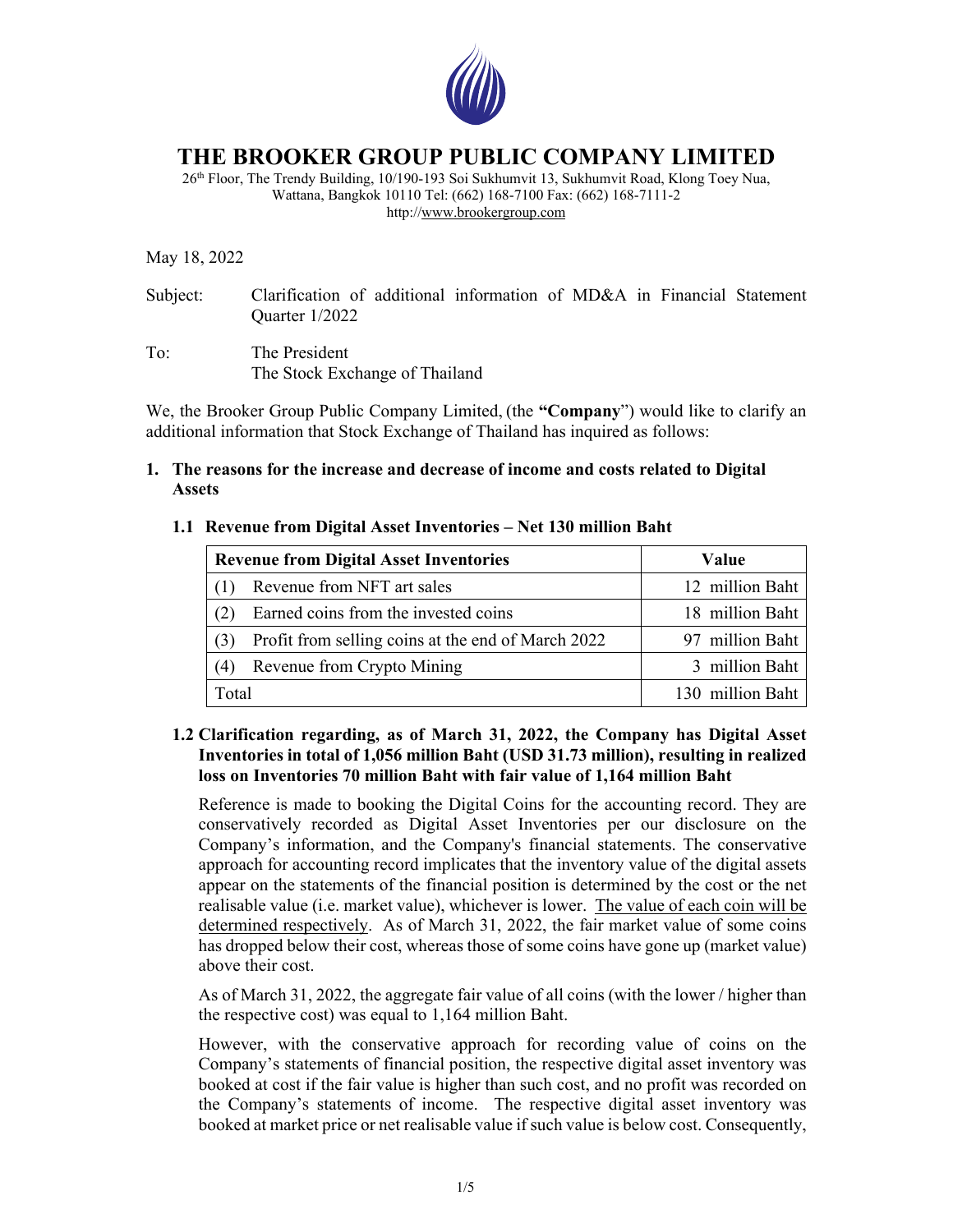The loss of 70 million Baht on those coins was booked and reflected on the Company's statements of income for Quarter 1/2022.

With the foresaid manner for considering value of each coin, the Digital Asset Inventories of 1,056 million Baht appeared on the Company's statements of financial position was the aggregate value of

- (1) Cost: for the coins with the market value or fair value being higher than the respective cost; and
- (2) Market value or fair value: for the coins with the market value or fair value being lower than the respective cost.

#### **1.3 Unrealized loss from valuation of other financial assets 1 million Baht**

It was the unrealized loss in trading securities from investment in stock market and from investment units based on the fair value at the end of the period.

#### **1.4 Loss from selling other financial assets 0.18 million Baht**

The Company sold the invested securities listed on SET and realised loss from such sale.

- **2. Advance payment 111 million Baht In 2021, a Company's subsidiary made an advance payment of 35 million Baht for token purchases and 45 million Baht for coin mining machine. Later in 2022, a Company's subsidiary made an advance payment for investments in 2 funds in total of 31 million Baht (Could you please explain characteristics of this advance payment, Summary of the key aspects of the advance payment for the year 2021-2022 and does it qualify for an Acquisition of Assets?)** 
	- (1) Advance payment for token purchase contract 35 million Baht

At the end of March 31, 2022, **the remaining balance** of the advance payment recorded at the Company's subsidiary in relation to its token purchase contract was 35 million Baht out of the 58 million Baht advance payment made in 2021 (or equivalent to 1.8 million USD). Such advance payment amount was included in the calculation of the Acquisition of Assets disclosed on the Information Memorandum regarding via SET online on May 20, 2021, and the circulation of such disclosure to the shareholders about the Company's entry into the said transaction on June 10, 2021.

(2) Advance payment for coin mining machine 45 million Baht

This was part of an investment in a computer system related to the digital asset network (Coin mining machine) for the budget amount not more than 70 million Baht, which was previously disclosed on the Information Memorandum on September 10, 2021. Such advance payment was Bt 14 million Baht at the end of April 2022. Such investment in coin mining machine is typically a pilot project for Research and Development. The Company has no policy to enter into the coin mining business.

(3) Advance payment for investment in 2 funds for 31 million Baht

At the end of March 31, 2022, the Company's subsidiary made an advance payment for investment in 2 funds for the total amount of 31 million Baht for the purpose of manage excess liquidity. It is considered an investment in foreign investment units of which investment manager is not a related person.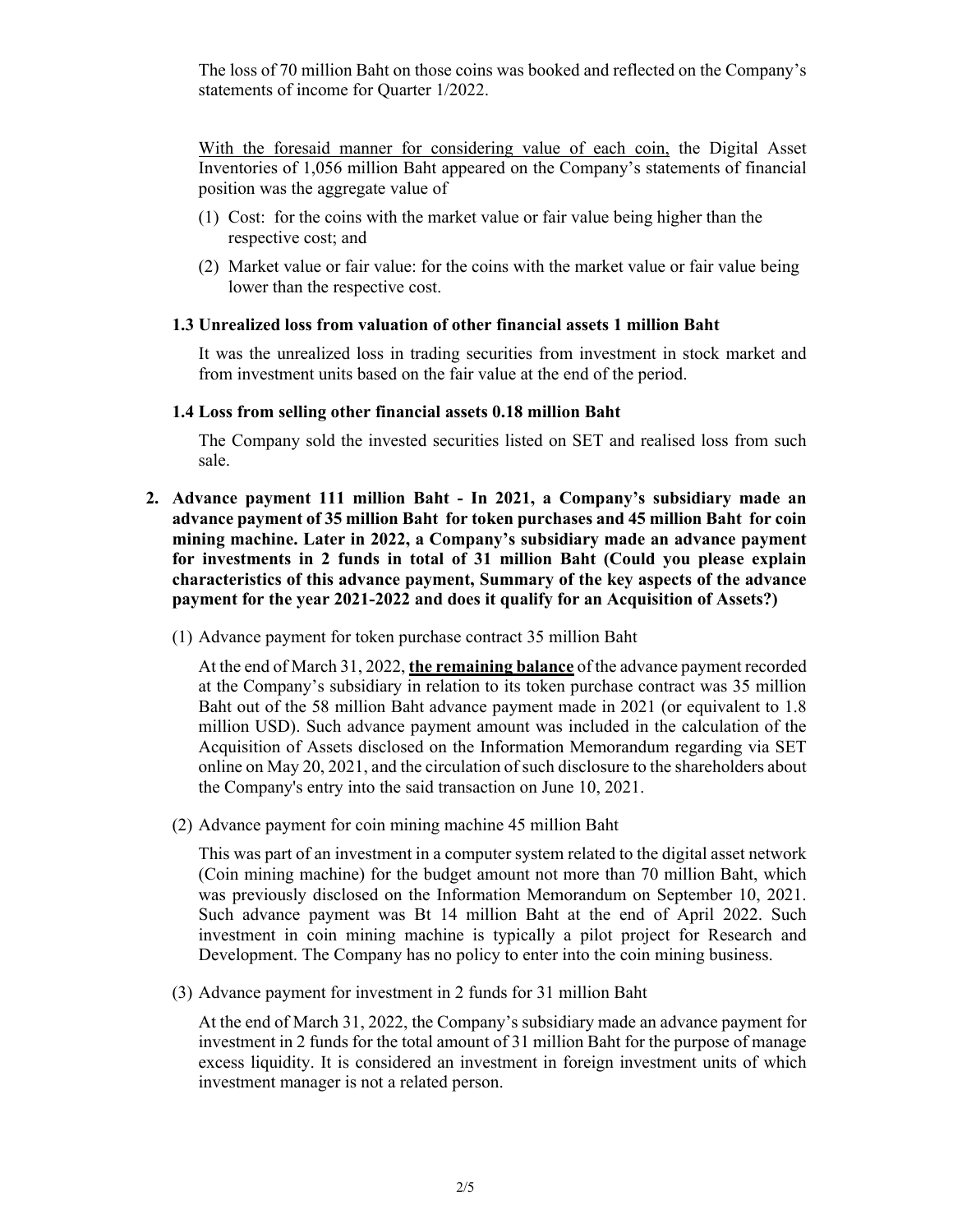Nature of the of advance payment transaction

The advance payment reflects the payment for the assets that it has yet to receive. Once, the asset is received, the respective advance payment will be settled.

**3. Progress on the Company's overseas subsidiary has provided a 1-month short-term loan due in May 2022, to Asian Ocean Enterprises Limited, 65 million Baht.** 

Such loan was settled.

**4. Please explain: Allowance for doubtful accounts of 43 million Baht from loan to individuals and others 368 million Baht . To whom? How consist of? Any progress on debt repayment and whether the allowance is sufficient for the guaranteed assets?** 

The allowance for doubtful accounts of 43 million Baht

(1) Allowance for doubtful accounts of loan to unrelated person of 38.24 million Baht .

The Company has been monitoring debt collection regularly and received partial repayment of principal and interest in January 2022, totaling of 5.29 million Baht.

Therefore, for the remaining principal, there will be no reversal of the allowance for doubtful accounts and no interest income is set.

(2) Allowance for doubtful accounts of loan to Kingdom Property Company Limited 4.91 million Baht has been fully reserved. The Company has received an interest income on the monthly basis since year 2011. The interest income earned and received in cash has already covered the principal. The Company continues to receive monthly interest.

## **5. Please explain: Allowance for doubtful accounts for long-term loan of 189 million Baht out of total long-term loan of 580 million Baht from which non-related parties? and any follow-up on debt repayment?**

Allowance for doubtful accounts of 189 million Baht out of the 580 million Baht long-term loan was to the non-related individual person with collateral value equivalent to 110% of the total debt 580 million Baht or 160% of the 391 million Baht debt value net of such allowance. The collateral value was based on the appraisal value report prepared by the SEC-licensed valuer company. The Company has evaluated the collateral value and deems sufficient. The follow up has been made regularly.

**6. Binswanger Brooker (Thailand) Co., Ltd. has entered into an agreement with a foreign company for cooperation in providing real estate business service in Thailand. The subsidiary is required to pay USD 8,000 per year for the use of global marketing data and the cost of data access to connect to its partners is USD 2,250 per year. In addition, the said subsidiary has to allocate revenue sharing to the counterparty 5% of the revenue and additional 1% of the revenue in the case of revenue arising from foreign customer transaction. The contract expired in 2020 and the company has extended the contract until August 31, 2022. Please explain the counterparty? What type of income does the company record? (Business Consultant/Investment/Digital Asset) Is it qualified as RPT? and making/renewing the contract is under the authority of the management? How?)** 

The Company entered into a business alliance contract with a foreign company, Binswanger America, LLC, on June 28, 2011. The contract has been renewed until the present. The contract party is not a related person.

To enter into above contract, there has been no condition to pay annual royalty fee with the fixed amount. Only if Binswanger Brooker (Thailand) Co., Ltd. has an income, the revenue sharing will be allocated to Binswanger America, LLC.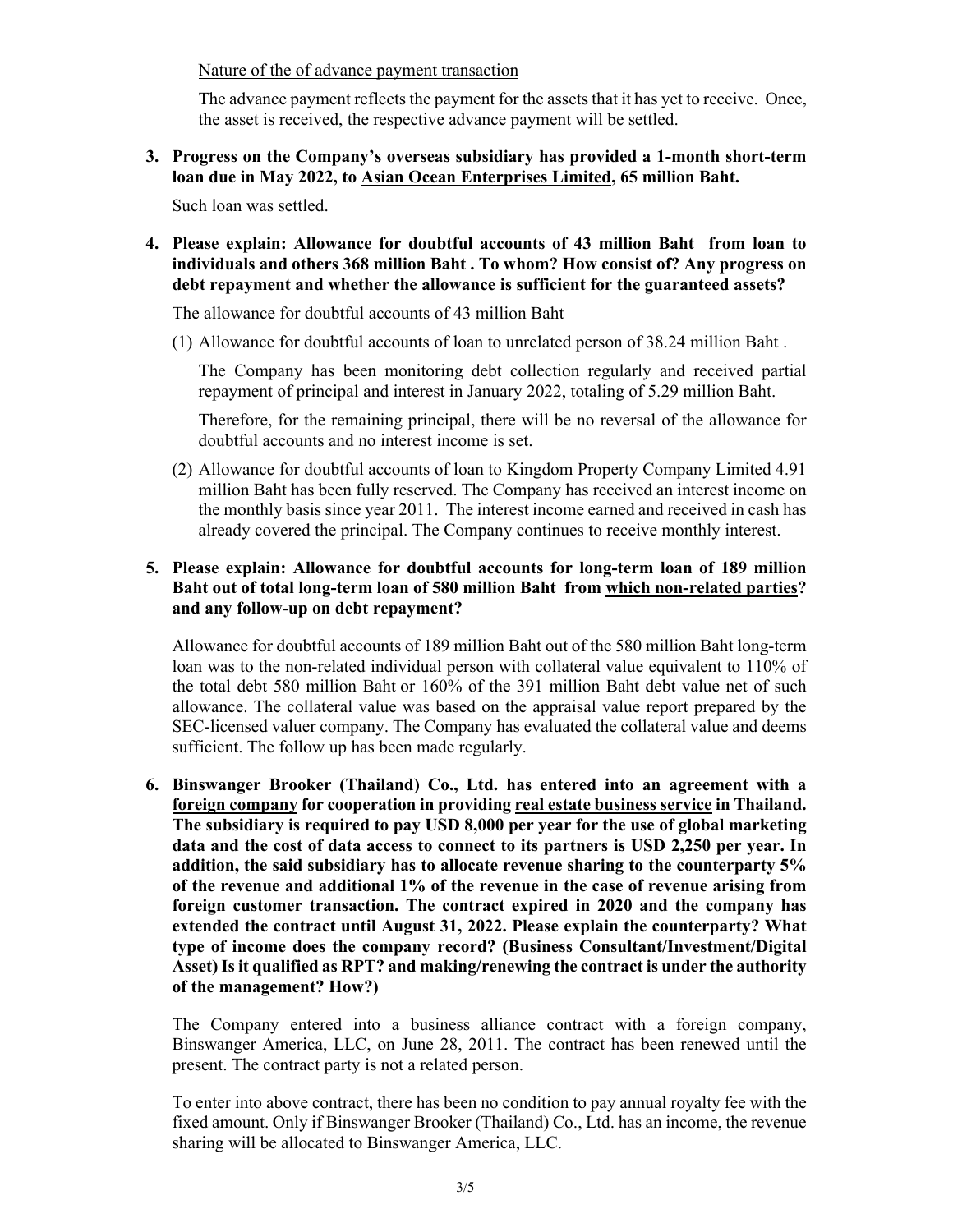In Quarter 1/2022, Binswanger Brooker (Thailand) Co., Ltd. had no income. Therefore, there is no revenue sharing (royalty fee) to this foreign counter party.

Making/renewing the contract is subject to the authority of the management. The renewal is made every 3 years.

**7. An overseas subsidiary company has entered into a fund management agreement for fund registered overseas whereby a management fee is charged on a monthly basis as well as an annual performance fee are charged at the rate stipulated in the agreement effective from the date of the contract until the date of the fund termination or when both parties agree to terminate the contract.** 

**At the end of 2021, an overseas subsidiary has terminated a fund management agreement registered overseas (Please explain the counterparty? Summary of fund management agreement registered overseas? What type of income does the company record? (Business Consultant/Investment/Digital Asset) Is it qualified as RPT? and making/renewing the contract is under the authority of the management? How?)** 

The aforementioned overseas subsidiary is Brooker Dunn Asset Advisory Company Limited ("**Brooker Dunn**") in which the Company holds shares through Brooker International Co., Ltd. (100% owned by the Company) for 51%. The Company's director is the director in Brooker Dunn to represent the Company. Therefore, Brooker Dunn is completely considered a subsidiary of the Company as shown in the Company's corporate structure disclosed in the Annual Report every year.

As Brooker Dunn is a subsidiary of the Company, the Company's consolidated financial statements incorporate the financial statements of Brooker Dunn in accordance per general consolidation method.

Until the end of 2021, Brooker Dunn had a fund management agreement with Sukhothai Fund which was registered abroad. Therefore, Brooker Dunn's income, which were management fee and performance fee was part of the business advisory service income in the Company's consolidated statements of income. As Brooker Dunn is a subsidiary of the Company, this is not considered related party transaction.

The Management Fee and Performance Fee are considered general practice for the fund.

However, the termination of such agreement at the end of 2021 was Brooker Dunn's right to do so.

## **8. Due to the current market price of Digital Assets is highly volatile. How will it affect the remaining Digital Asset Inventories of the Company?**

Due to the fluctuation of Digital Asset price, we would like to clarify as follows:

Currently, the downfall of Digital Asset price was due to the significant decline of Algorithmic Stable Coin UST and LUNA Token. None of these coins are invested by the Company. Nevertheless, the decline in digital asset price caused an increase in loss on the reduced value of inventory for USD 4 million from March 31, 2022 to May 17, 2022. The foresaid amount is based on the accounting principle discussed on item 1.2 However, the inventory value will be adjusted to market price or cost price whichever is lower at the end of the next fiscal period, June 30, 2022.